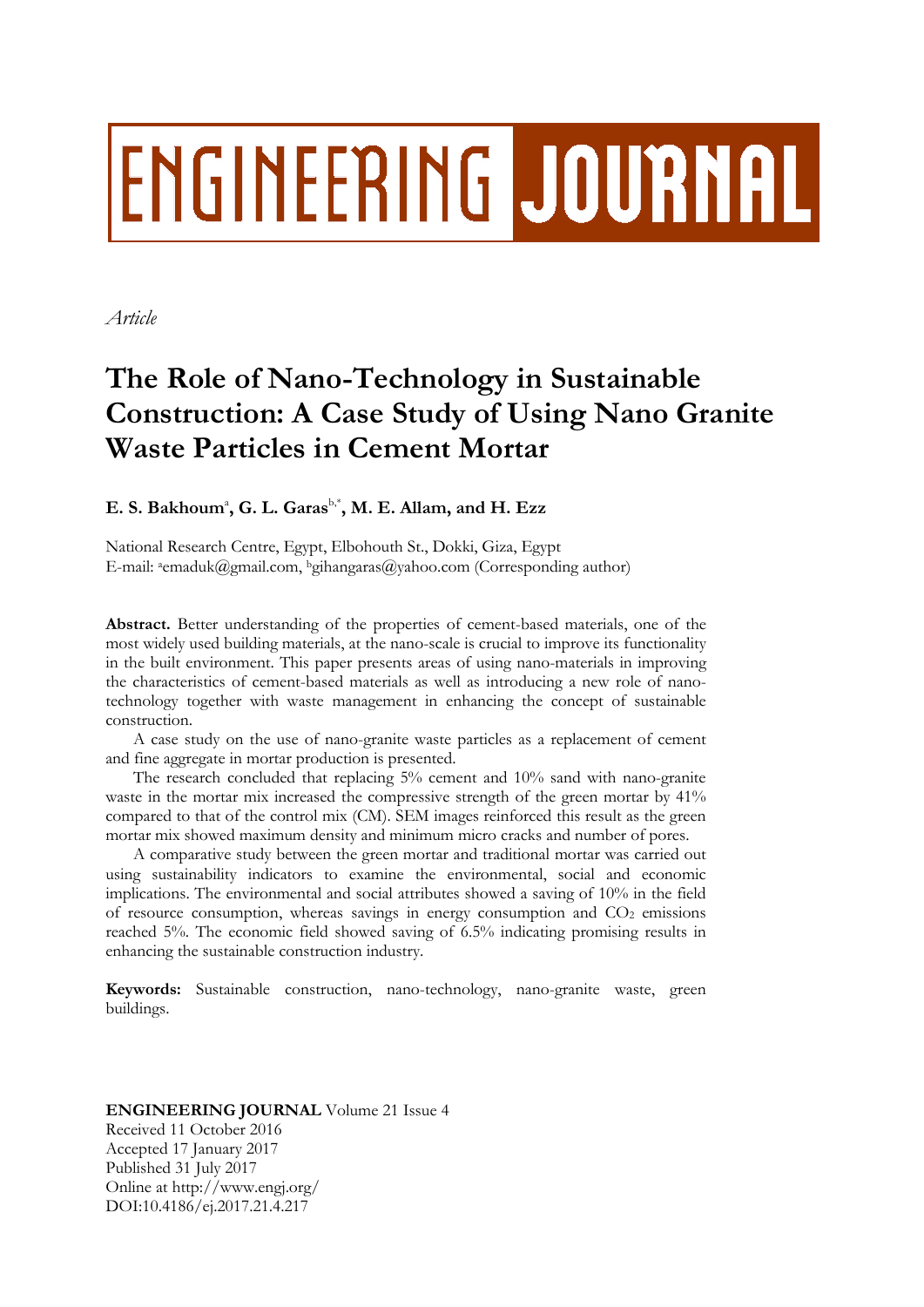# **1. Introduction**

Nanotechnology is the re-engineering of materials through controlling the matter at the atomic level. In general, nanotechnology can be referred to understanding of matter on the Nano scale (from 0.1 nm to 100 nm), where, one nanometer is a billionth of a meter [1]. The key in nanotechnology is the size of particles because the properties of materials are dramatically affected under a scale of nanometer [10-9 meter] [2].

Nanotechnology is a recent promising field in terms of improving environmental aspects including but not limited to energy savings, minimized reliance on non-renewable resources, as well as reducing waste, toxicity and carbon emissions. According to Ganesh (2012) [3], nano-technology can contribute to produce products with unique characteristics which could significantly provide solutions to achieve sustainable construction development as well as opening up new possibilities for ecologically oriented facilities.

When considering the built environment, cement-based materials such as concrete, mortar and cement bricks are considered widely used construction materials. Better understanding of the properties of those building materials at the nano-scale can lead to improve their functionality. Moreover energy conservation and reducing greenhouse emissions in the building environment can be a reality due to nano-materials emerging as insulations and energy storage materials. These materials are coupled with thermal energy storage properties that can reduce the operational energy consumption in a built environment to a great deal. Other applications such as antimicrobial surfaces would reduce the resource consumption and lengthen the life cycle of material usage in the industry, thus would drive towards sustainable practices [1, 2].

Moreover, land filling as well as recycling cost of waste materials generated from most industries such as marble, granite, rubber, plastic, ceramic, textile etc; is leading to waste disposal crisis. Such types of wastes that have pozzolanic activities are increasingly used in the construction industry as a partial replacement with cement in order to reduce the carbon dioxide emission from the cement industry and environmental pollution [4]. During the renovation or demolition of buildings, engineered nano-materials (ENMs) contained in former construction materials are recycled or become construction waste. Currently, information about disposal of ENM waste into the environment and its negative impact is unknown [5].

Several attempts had been made recently to benefit from the use of nanotechnology science and applications in the field of cement based materials production as a substitute for cement or sand with various proportions. Most of this research depended on using high cost raw materials (e.g. Silica particles) in a nano-scale to enhance the properties of cement based materials specifically concrete and mortar.

This paper will introduce the successful areas of using nano-materials in improving the characteristics of cement-based materials as well as introducing a new role of nano-technology together with waste management in enhancing the concept of sustainable construction.

A case study on the use of nano-granite waste particles as a replacement of cement and fine aggregate in mortar production will be presented aiming to move towards more green buildings.

# **2. Applications of Nanotechnology in the Construction Industry**

There is a large scope of nanotechnology applications in construction materials that can result in remarkable benefits for civil engineering.

# **2.1. Nano-Materials in Building Products**

Recent research efforts aimed to study the role of nanotechnology for the construction applications in the area of building materials. Incorporating nano-particles in the production of these materials enhanced its properties, strength and durability. Moreover, the toughness, shear, tensile and flexural strength of cement based materials were enhanced.

Bhuvaneshwari et al. (2011) [2] presented the application of nano-technology on several building materials among which:

**Nano cement:** Cement particle size can be reduced or modified to be in nano-size. For example, nano-tubes and reactive nano-size silica particles can be added to cement for this reason. It was found that using nano-cement in concrete mix will be more effective than using carbon fibers or nano-carbon tubes in concrete.

**Nano steel:** Addition of copper nano-particles reduced the surface unevenness of steel which accordingly limited the increase in steel stress and hence fatigue cracking. Besides, vanadium and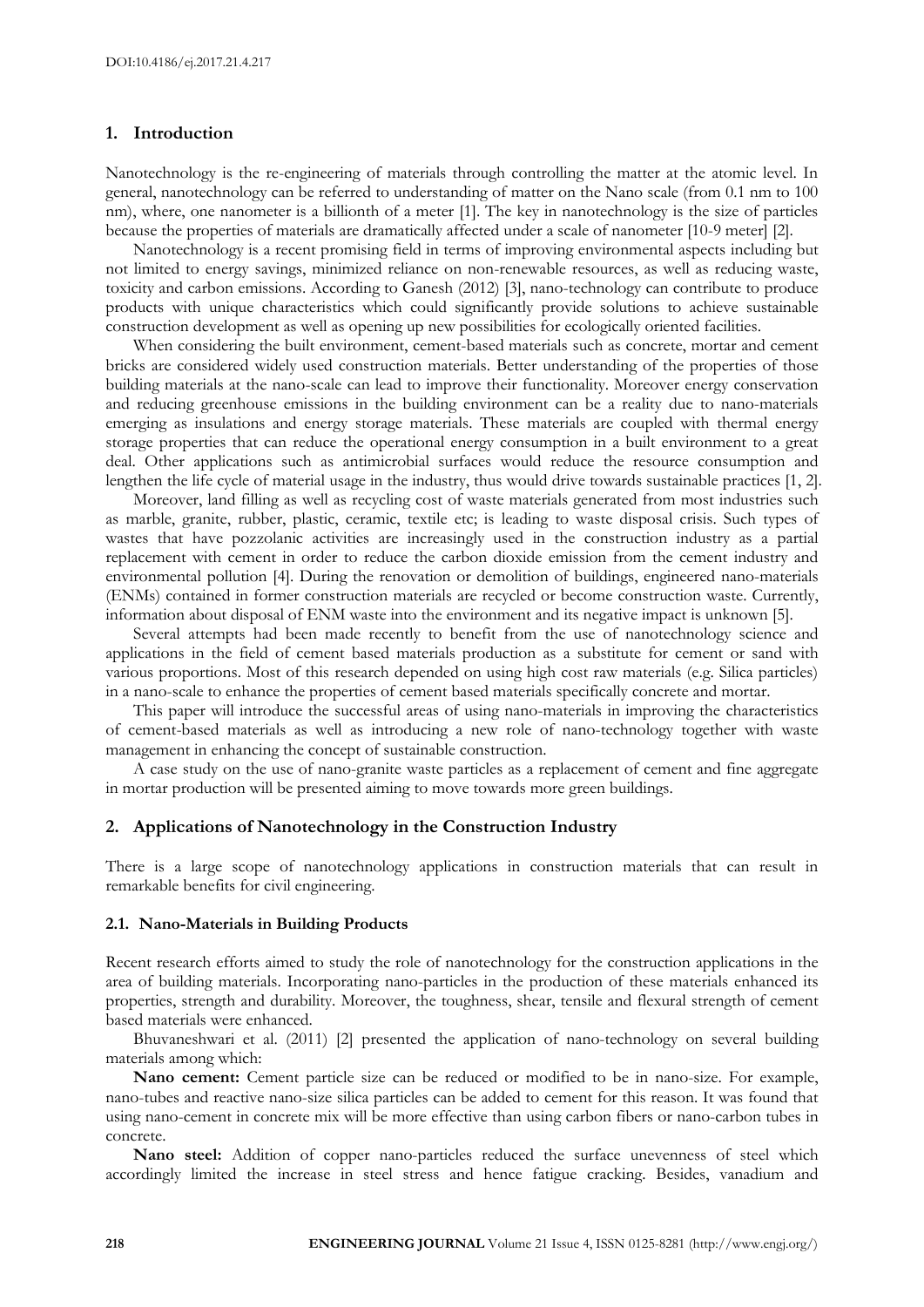molybdenum nano-particles improved the fracture problems resulting from high strength bolts. Researchers reported that stronger steel cables can be produced by refining the cementite phase of steel to a nano-size.

**Nano glass**: Glass can be developed to have self-cleaning, sterilizing and anti-fouling properties by using TiO2 in nano form as a glass coat.

**Nano-coat for concrete:** Nanometer thick coatings which are durable and could have self-cleaning and self-healing properties can be used to protect the concrete structures from abrasion and chemical attack. The nano-sized materials, for example nitrides, phosphors, nano  $Al_2O_3$  can reveal unique surface properties that have the ability of adsorption charged species on it.

**Nano Particles for fire protection:** Nano-cement mixing with carbon nano-tubes (CNT) with the cementious material can produce fiber composites of high strength and fire resistance.

**Nano Sensors for Concrete Structures:** Smart nano-dust (aggregate) sensors can be used as wireless sensors that embedded in concrete, sprinkled on the surface of the structure or incorporated into the mix. Nanotechnology-based sensors can be used in concrete structures for quality control and health monitoring by using the information on changes in density and viscosity, shrinkage, moisture, chlorine concentration of concrete.

**Nano-materials in concrete:** Nano SiO2, Al2O3, TiO2, quartz can be used to enhance the concrete properties and produce high strength, high performance and self-compacting concrete.

#### **2.2. Nano-Materials in Concrete Mixtures**

Although nano modifications to concrete is an active research area, but still the enhancements are slow compared with the other fields [1, 6]. This is due to the lack of understanding of two things: the concrete at nano level, and the modifications that can be done by nano materials to concrete [7]. The experimental techniques nowadays facilitated the study of concrete at the micro and nano level. Therefore, many researchers studied the effect of adding different nano particles to concrete to enhance its properties.

Adding nano-silica to concrete increased its strength, flexibility, workability, and durability [6, 8–10]. It was found that the nano-silica particles increased the viscosity of the concrete fluid phase and have the ability to fill the voids between the cement particles. The nano silica also reacts with Calcium Hydroxide and produce more Calcium Silicate Hydrate (C-S-H), which controls almost all concrete mechanical and transport properties [7] resulting in high strength than traditional concrete. In addition, it was found that adding nano silica to concrete enhance the hydration process of cement due to the large reactive surface area of nano particles [6, 11].

Li et al. (2005) [12] studied the effect of adding Carbon Nano Tubes (CNTs) both Single Walled (SWCNTs), and Multi Walled (MWCNTs) on the concrete properties. They found that CNTs displayed 100 times more theoretical strength than that of steel while just having one sixth of steel specific weight. Adding CNTs also increases the C-S-H amount in concrete. Moreover, CNTs reduces the C-S-H phase porosity, which results an increment in Young's Modules, flexural strength, compressive strength, durability, and a decrement in autogenous shrinkage [12, 13]. Furthermore, Bhuvaneshwari et al. (2011) [2] found that adding small amount of CNT (1% wt) improves the mechanical properties of concrete. MWCNT shows the best improvements in concrete strength including compressive and flexural strengths when compared to traditional concrete.

Although nano TiO2 is not participating in the concrete reaction, Jayapalan et al. (2009) [14] found that it improves the compressive strength, flexural strength, and abrasion resistance of the concrete. They also found that the rate and the peak of hydration of concrete were increased.

Nazari et al. [15] found that by partial replacement of cement with nano  $Fe<sub>2</sub>O<sub>3</sub>$  particles, the flexural and compressive strengths of concrete are improved. In addition, it was found that partial replacing of cement by nano  $\text{Al}_2\text{O}_3$  particles enhanced the mortar properties including compressive, flexural, and split tensile strengths while decreases its workability [16, 17].

Figure 1 illustrates the incremental increase in flexural and compressive strengths of concrete by adding various nano-materials to the mix [1].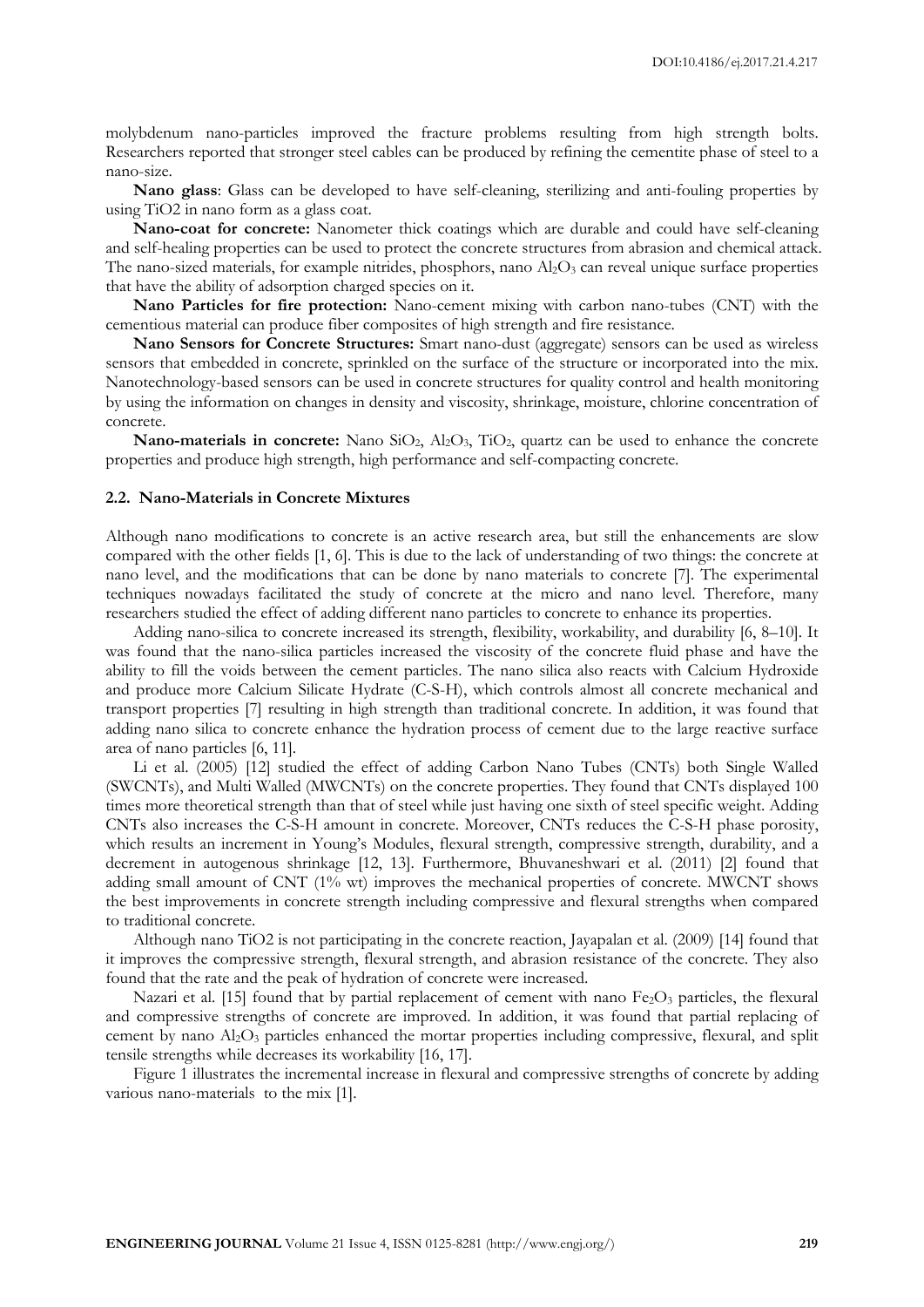

Fig. 1. Strength increase by adding various nano-materials to the concrete mix [1].

Konsta-Gdoutos et al. (2010) [13] noticed large aggloromates and bundles when using nano materials in concrete without using dispersing agents. These aggloromates decrease the linkage of nano particles with the binding phase of concrete. In order to enhance the bonding and to increase the nano materials dispersion, it is recommended to add super plasticiser, and ultrasonification [8, 18–20].

Vishwakarma et al. (2016) [4] used nano-particles size (~50-70 nm) of Rice Husk Ash (RHA) agricultural waste as a partial replacement of Ordinary Portland Cement. Combustion of rice husk at controlled temperature was used to obtain RHA. The compressive strength, split tensile strength and flexural strength tests showed Rice husk ash modified concrete (RHAC) has higher strength than the fly ash modified concrete (FAC) due to the presence of nano-silica.

# **2.3. Nano-Technology and Sustainable Construction**

Eco-innovation in nano-construction is still concentrating more on potentialities rather than actual developments.

According to Kutschera et al. (2009) [21], the main driving force in the construction industry is to adopt new technologies aiming to reduce energy and  $CO<sub>2</sub>$  emissions during the construction process as well as whilst the buildings utilization. This energy reduction and/or preservation of natural resources can be achieved through creating new nano-structured materials with extended durability.

Bhuvaneshwari, B. et al. (2011) [2], conducted some nano-research on broad application opportunities which addressed almost all aspects of construction. The study illustrated that great variety and scope of the many emerging nano-technological areas provided interesting solutions that pointed to novel climate solutions for achieving resource efficient and intelligent buildings and cities. Many of these solutions can be applied in existing buildings where the climate potential is considerable; e.g. via surface treatments, applications of thin panels and high efficient insulation. The study presented some results extracted from the recent two green construction reports that discussed the barriers for development of green nanoconstruction. The reports focused on four main areas:

- i. Knowledge of nanotech opportunities in the construction sector is inadequate.
- ii. The reluctance of the construction sector towards radical innovation.
- iii. Some nanotechnologies are expensive
- iv. The concern of the market and public towards nano-risks

In order to meet energy requirements of LEED, new insulating materials and smart glazing were produced. For example, a nano-modified concrete was made as a wall that can be potentially be used as a thermal insulator or conductor of temperature to reduce the energy load required for building interior conditioning [3].

Hincapié et al. (2015) [5] conducted a study to understand the flow of engineered nano-materials (ENMs) in the construction and demolition waste (C&DW) streams. The study aimed to gather adequate knowledge about current nano-material applications and assumptions about their market penetration in the Swiss construction sector. The research focused on the flow of ENM in paints used to cover stone or masonry walls and managed to identify the major knowledge gaps in this area which were: the actual uses and stocks of ENM in construction applications, their market share and penetration, their usage life, ENM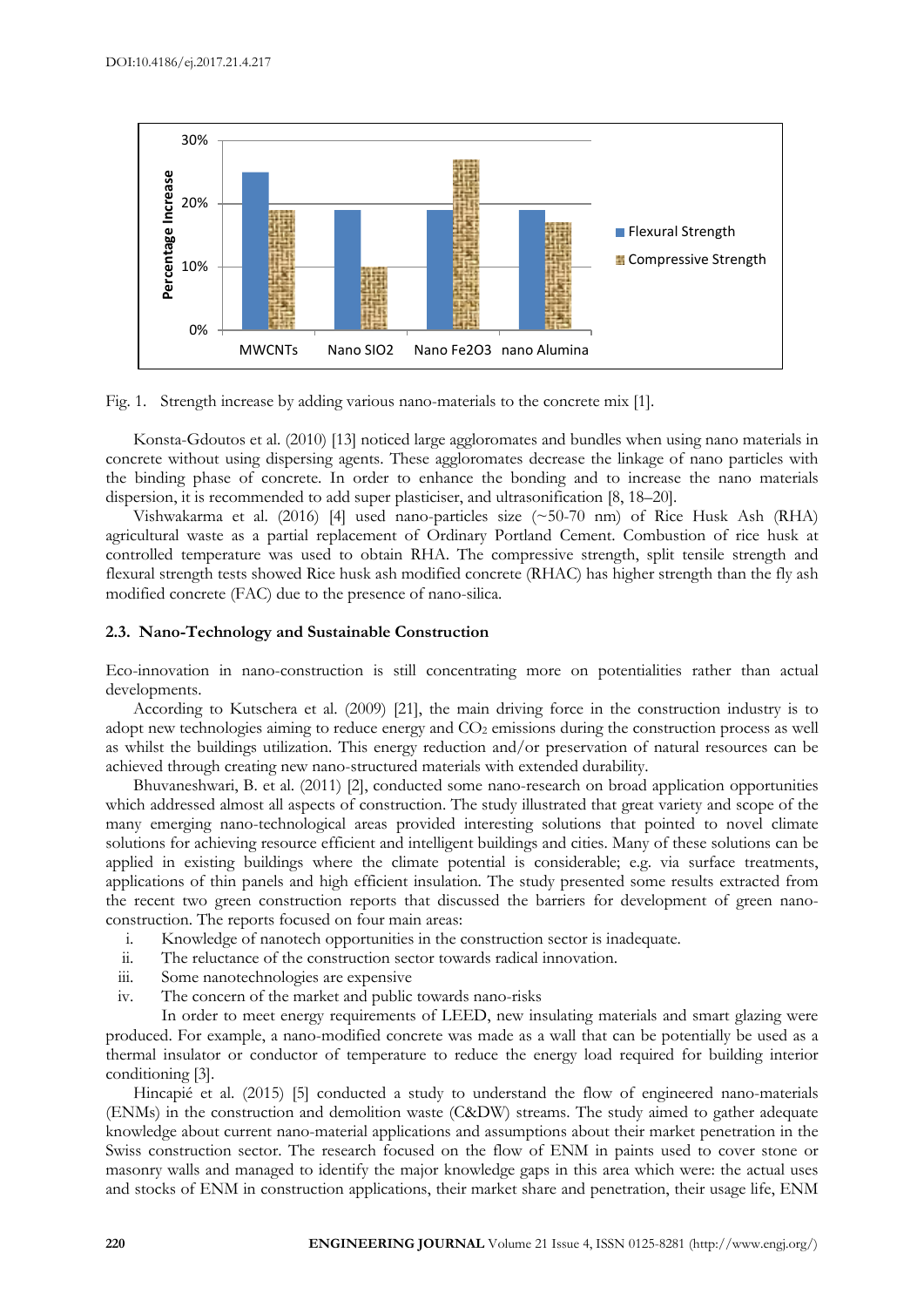transformation / degradation /elimination during use and end-of-life phases. This research formed a qualitative basis for more dynamic modelling of all the ENMs in the construction waste stream. The preferred time for potential release from the technical compartments is when waste is treated during recycling and land filling. The study recommended that the same type of analyses must be performed for other products, like cement based and/or insulation materials.

# **3. Case Study**

#### **3.1. Materials and Specimens**

The case study depends on local Egyptian materials such as cement, natural sand and saw gang granite waste. The used Portland cement has specific gravity of 3.15, fineness of 9% passing from sieve170, initial setting 2 hrs and final setting 3hrs 12 minutes. Natural sand with a maximum size of 4.75 mm was used.

A by-product gang saw granite waste type was used. The granite waste was dried up by kept it on oven at a temperature of 200°C for 6 hours. The granite powder was weighed before and after drying, the difference of weight should be less than 10% to insure minimum water content. Clean tap water temperature of was maintained between 20-30°C - was used to produce the concrete mixes. The nanogranite fine powder with particles passed through sieve no. 300 was dissolved in water to form a solution. This solution was added to the other mix components to produce the green concrete mix.

Specimens of  $50\times50\times50$  mm mortar cube were used. After mixing process, mixtures were cast in the cube moulds and kept for 24 hours, then; the specimens were cured in curing basins for 28 days.

#### **3.2. Design Mixes**

Design mix for cement mortar was prepared by partially replacing cement or sand or both of them with different percentages by weight of nano-granite waste. The first mix prepared was a control mix with 0% replacement of granite waste. The second mix was a cement replacement of 5%by granite waste. The third mix was sand replacement of 10% by granite waste. The last mix was prepared using 5% cement replacement and 10% sand replacement together. A constant W/C of 0.5 was used. Table 1 presents the four series of concrete specimens and their components that prepared for this study.

Proportions of replacement were selected based on the results of previous studies that carried out by Allam et al. (2014 and 2016) [22, 23] that concluded that 5% cement replacement and 10% sand replacement of granite waste gave the best mechanical properties of the mixes.

| Design Mix             |                 |                                                                    |       | Components Quantity (gm) | W/C<br>Ratio | Slump<br>Test<br><b>Results</b><br>(Cm) |     |     |
|------------------------|-----------------|--------------------------------------------------------------------|-------|--------------------------|--------------|-----------------------------------------|-----|-----|
| $\mathbf{N}\mathbf{o}$ | Name            | Granite<br>Fine<br>Water<br>Description<br>Cement<br>Agg.<br>waste |       |                          |              |                                         |     |     |
|                        | CМ              | Control Mix                                                        | 281.3 | 843.8                    | 0.0          | 140.6                                   | 0.5 | 7.8 |
| 2                      | NC <sub>5</sub> | Nano-Sawgang Granite 5%<br>Cement Replacement                      | 267.2 | 843.8                    | 14.1         | 133.6                                   | 0.5 | 6.9 |
| 3                      | NF10            | Nano-Sawgang Granite 10% Sand<br>Replacement                       | 281.3 | 759.4                    | 84.4         | 140.6                                   | 0.5 | 5.7 |
| $\overline{4}$         | $NC5+NF10$      | Nano-Sawgang Granite 5%<br>Cement $+10\%$ Sand Replacement         | 267.2 | 759.4                    | 98.4         | 133.6                                   | 0.5 | 5.4 |

Table 1. Mixtures components (gm).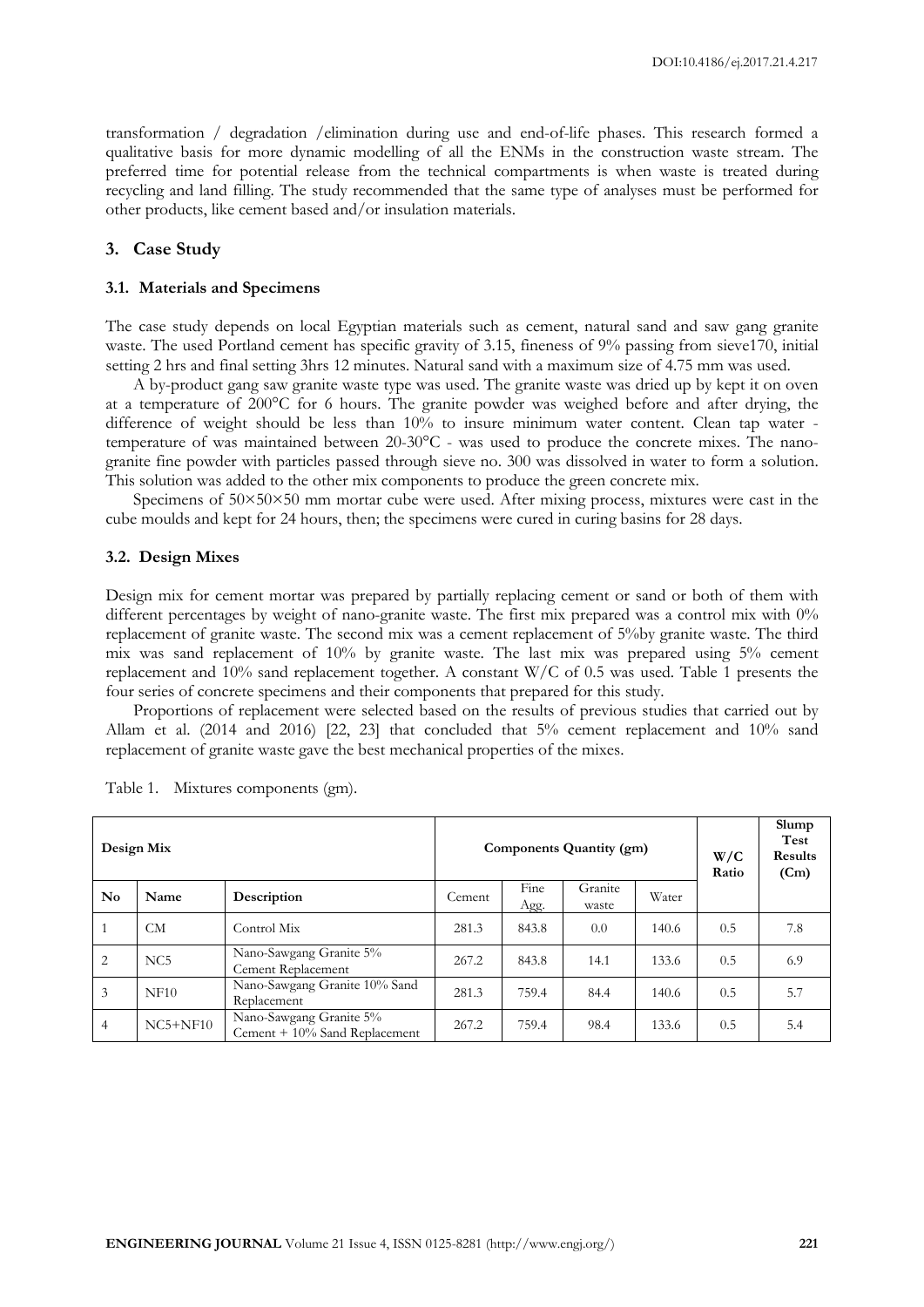# **3.3. Laboratory Tests**

For the granite waste, two tests were conducted: chemical analysis test and Particle size Analysis in order to identify the chemical and physical properties of the waste material used. In order to study the effect of using nano-granite waste on the concrete properties, a compressive strength test was carried out for concrete mixes at the age of 28 days. After that, a Scan Electron Microscope (SEM) test was conducted to investigate the resulting mortar on a micro structural scale.

# 3.3.1. Chemical analysis

Table 2 presents the chemical analysis for granite waste samples that carried out in order to identify their chemical characteristics.

|  |  |  |  | Table 2. Results of granite waste chemical analysis. |
|--|--|--|--|------------------------------------------------------|
|--|--|--|--|------------------------------------------------------|

| Main<br>constituents | SiO <sub>2</sub> |       | $ {\rm TiO}_2 $ Al <sub>2</sub> O <sub>3</sub> $ {\rm Fe}_2O_3 $ MnO $ {\rm MgO} $ CaO $ {\rm Na}_2O $ K <sub>2</sub> O |      |      |      | $P_2O_5$ $SO_3$ |      |      |      |
|----------------------|------------------|-------|-------------------------------------------------------------------------------------------------------------------------|------|------|------|-----------------|------|------|------|
| $Wt.$ %              | 59.58 0.37       | 13.01 | 9.77                                                                                                                    | 0.29 | 5.92 | 4.76 | 0.07            | 0.33 | 0.09 | 1.56 |

3.3.2. Particle size analysis

A waste granite solution is sonicated using a bath sonicator, produced by FACL instruments, for 5 minutes. The solution is then analysed using Master Sizer 3000 to show the particle size distribution as illustrated in Fig. 2. The waste granite has an average particle size of 19 to 162 nm as shown in Fig. 2. From the particle analysing it is shown that the sample has  $D10 = 19$  nm,  $D50 = 51.5$  nm,  $D90 = 162$  nm. Where,  $D10$ ,  $D50$ , D90 are the characteristic diameters of the grain size distribution such that 10%, 50% and 90% of the particles is finer.



Fig. 2. Particle size distribution.

# 3.3.3. Compressive strength test

The compression test at curing times of 28 days was carried out on the concrete mixes in order to study the mechanical behaviour of concrete prepared using nano-granite waste particles. Results obtained are reported in Table 3.

Table 3. Results of compressive strength test.

| Mix                                                | ~--<br>ᇖ | $T^{\sim}$<br>NU5 | <b>TTMO</b><br>πч |                               |
|----------------------------------------------------|----------|-------------------|-------------------|-------------------------------|
| `omnressive<br>/cm <sup>2</sup><br>Strength<br>(ko | $\angle$ |                   | эo.               | $\sim$ $\sim$ $\sim$<br>∸<br> |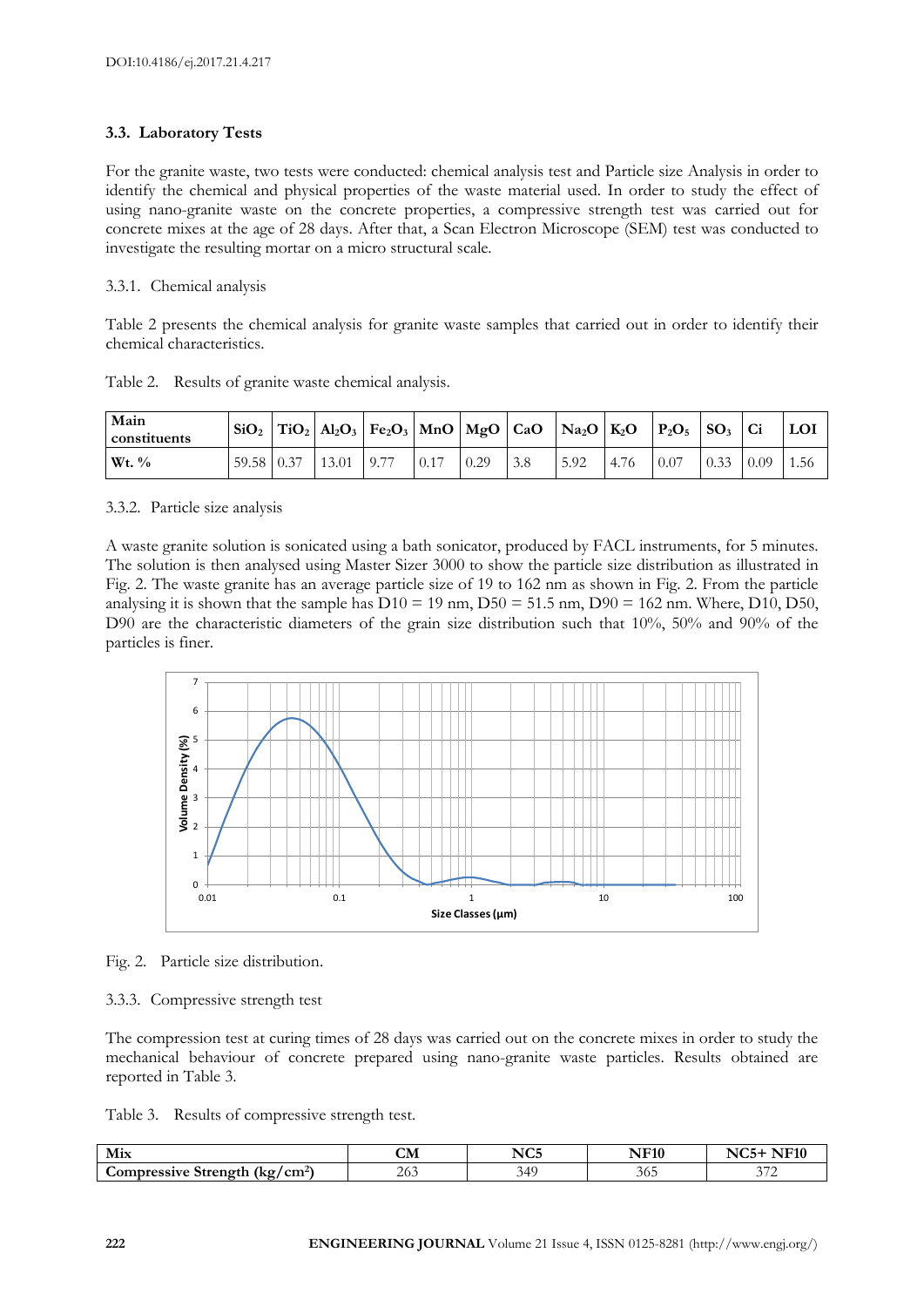Figure 3 demonstrates the relation between 28 days compressive strength values and the proportions of nano-granite waste used in mortar mixtures. The figure shows that:

Using 5% of nano-granite waste as a replacement of cement (NC5), the compressive strength increases by 33% compared to the control mix.

The compressive strength increases by 39% compared to control mix when using 10% of nano-granite waste as a replacement of sand (NF10).

Replacing cement and sand with 5% and 10% respectively with nano-granite waste, (NC5+NF10) increases the compressive strength by 41% compared to the control mix.



Fig. 3. Relation between compressive strengths.

From the figure, it is shown that the compressive strength increased by adding the nano-granite waste solution to the mix. Three main components of the granite waste  $SiO_2$ ,  $Al_2O_3$ , and  $Fe_2O_3$  shown in the chemical analysis (Table 2) increased the strength of the green mortar when used in the nano scale. The nano Silica particles filled the nano-voids between cement grains, and enhanced the hydration process of cement due to the large reactive surface area. It also reacted with Calcium Hydroxide forming Calcium Silicate Hydrategel (C-S-H), which is the main bonding component responsible for strength in concrete. This conclusion was reported by Garboczi (2009) [7], Belkowitz and Armentrout (2009) [11], and Sanchez and Sobolev (2010) [6]. Furthermore, Nazari et al. [15, 16, 17] showed that by partial replacement of cement with nano  $Fe<sub>2</sub>O<sub>3</sub>$  and  $Al<sub>2</sub>O<sub>3</sub>$  particles, the flexural and compressive strengths of concrete increase.

#### 3.3.4. Scan electron microscope (SEM)

Scanning Electron Microscope (SEM) is used to investigate the microstructure of concrete by examining the Inter-facial Transition Zone (ITZ) of the concrete samples at micro-structural level. This zone is considered the weakest zone in the sample hence this examination helps understand and interpret the mechanical properties of the concrete mixtures under study. SEM also investigates the pores or voids inside concrete specimens and this helps to assess the concrete samples porosity.

Samples of about 20 x 20 x 10 mm (depth  $\pm$ 5 mm) were obtained from the selected mortar specimens and their microstructure was examined using Scanning Electron Microscope (SEM). The sections were prepared first by polishing and then coated with conducting material, gold layer, to improve the conductivity of electrons in order to get desired images. The apparatus used in this scanning is Quanta FEG 250.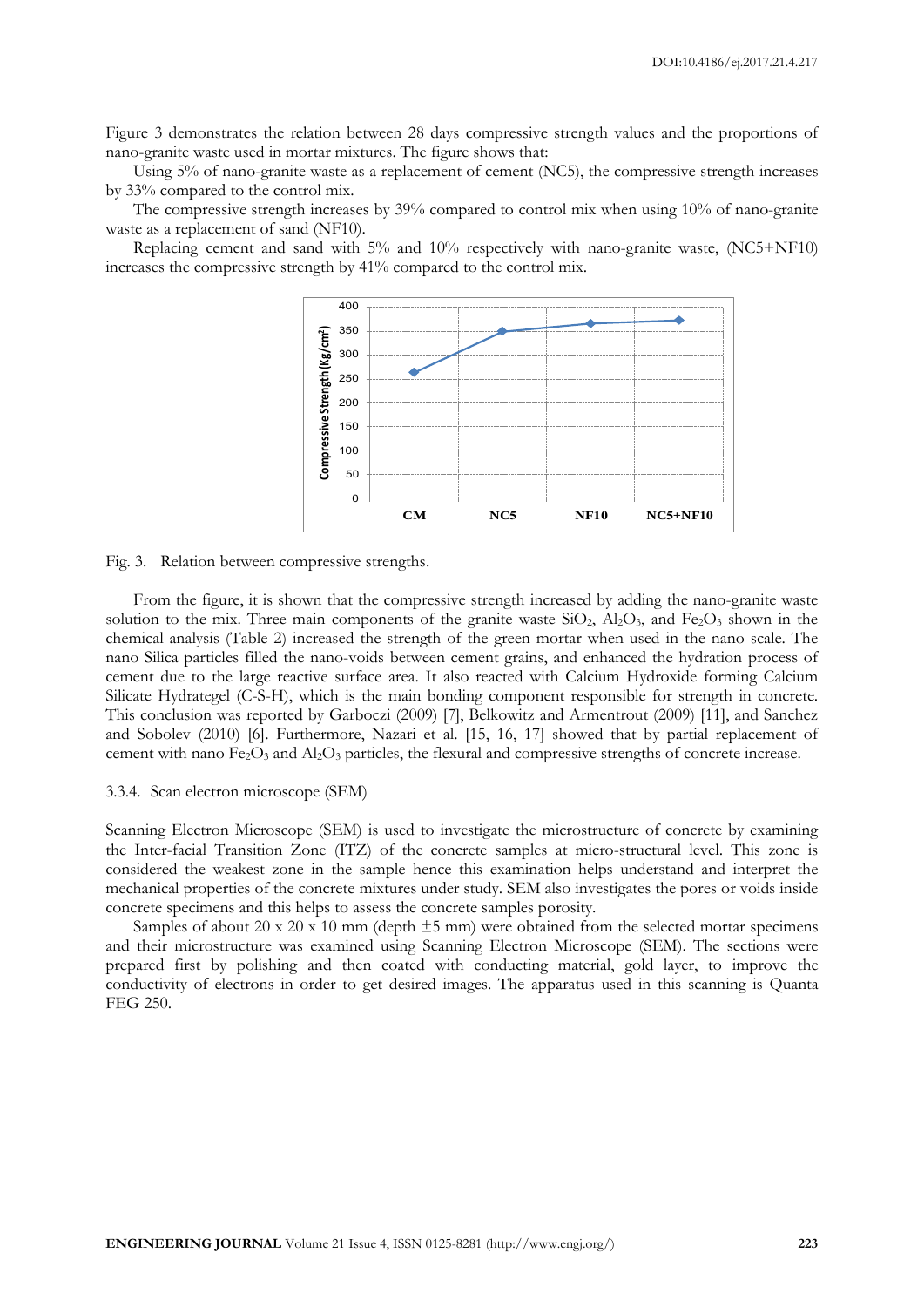





Fig. 4(a). SEM for CM mix. Fig. 4(b). SEM for NC5 mix.



Fig. 4(c). SEM for NF10 mix. Fig. 4(d). SEM for NC5+NF10 mix.

The SEM image or micrograph of control mix (CM) at 200X magnification (Fig. 4(a)) showed large amount of pores and micro cracks in and around the interfacial zone which can be clearly seen across the voids expressing weak points.

Figures 4(b) and 4(c) present the SEM image of (NC5, NF10) and it is clear that the microstructure of these mixes have denser and homogeneous profile with less micro cracks than that shown in the control mix and this reflects the enhancement found in the compressive values of (NC5)and (NF10) .

The SEM image or micrograph of control mix (NC5+NF10) mix is shown in (Fig. 4(d)) with the minimum micro cracks and maximum density among all mixes and consequently it has the highest compressive strength value. This could be referred to the additional pozzolanic reaction done between existing nano granite particles and calcium hydroxide forming more C-S-H which is considered the main component responsible for strength in concrete products.

The SEM images of NC5+NF10 mix also shows minimum number of pores compared to that of the CM mix large sized pores indicating enhancement in durability properties of cement mortar produced.

# **4. Comparative Study**

As markets are full of uncertainty towards new technologies, the application of nanotechnology is expected to face challenges in terms of environmental, social and economic fields.

A comparative study between green mortar (using nano-granite waste replacement) and traditional mortar was carried out using sustainability indicators to examine the environmental, social and economic changes. A unit of one cubic meter of mortar was used for comparison reasons. The main purpose of this comparison is to present the advantages of using nano-granite waste in cement mortar mixes aiming to maintain sustainable development in the construction industry.

Portland Cement Association (PCI) report by Marceau et al. (2007) [24] stated that the production of one ton cement consumes  $4354M$  and produces  $906$  Kg CO<sub>2</sub>. As per the mixture proportions used in the case study, one cubic meter of traditional mortar consumes 550 Kg cement and 1650 Kg sand. While, one cubic meter of green mortar (NC5+NF10) consumes 523 kg cement, 1485 kg sand and 193 kg waste granite.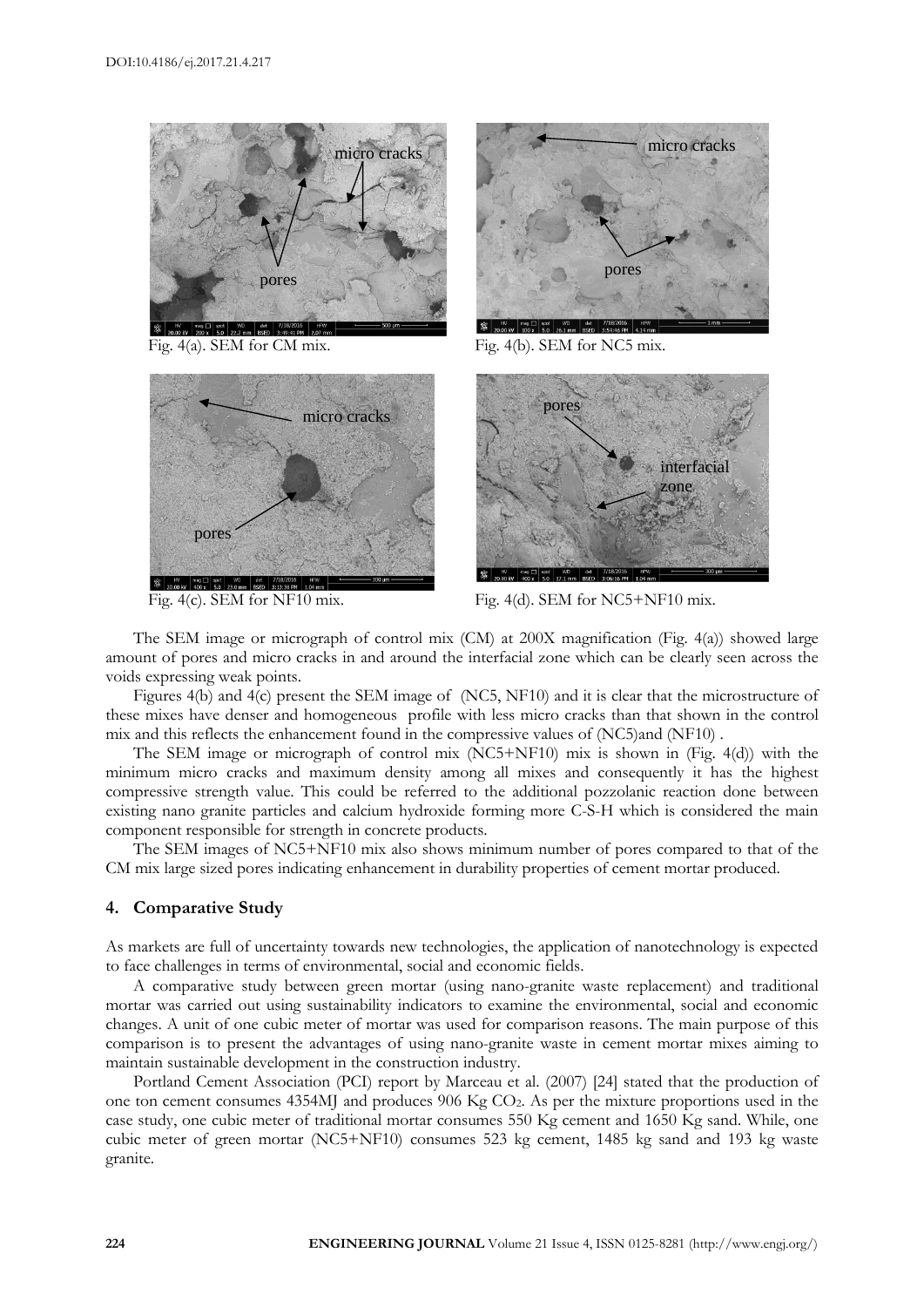Based on the above quantities, Table 4 presents the sustainable comparison between green and traditional mortar as a tangible benefit offered by the application of nano-technology in the field of green building products. In the environmental and social fields significant saving was recorded in the field of resource consumption of  $10\%$  whereas savings in energy consumption and  $CO<sub>2</sub>$  emissions reached 5%. In the economic field, a saving of 6.5% when using green mortar was recorded. Although the benefits shown were not remarkable, it still shows promising signs of reaching a cleaner environment in further attempts of using nano-technology in the construction industry.

|                           | For 1 m <sup>3</sup> mortar |                                  | Green<br>mortar(NC5+NF10)                                                             | <b>Traditional mortar</b>                                                    | Comparison<br>Percentage |
|---------------------------|-----------------------------|----------------------------------|---------------------------------------------------------------------------------------|------------------------------------------------------------------------------|--------------------------|
| Social<br>Environmental & | Resource<br>consumption     | Sand and<br>cement<br>components | Use less raw materials<br>Total of 2008 kg                                            | Use more raw materials<br>Total of 2200 kg                                   | Save<br>about $10\%$     |
|                           | Energy<br>consumption       | Cement                           | Consume less energy<br>2275 MJ                                                        | Consume more energy<br>2395 MJ                                               | Save<br>about 5%         |
|                           | Air Pollutant               | industry                         | Less $CO2$ emissions<br>473 Kg CO <sub>2</sub>                                        | More CO <sub>2</sub> emissions<br>498 Kg CO <sub>2</sub>                     | Save<br>about 5%         |
|                           | Land use                    | Granite                          | Reduce land fill<br>193 kg waste granite                                              | No reduction of land fill                                                    | $\overline{\phantom{0}}$ |
|                           | Recyclability               | waste                            | Use recycled content<br>15%                                                           | No recycled contents used                                                    |                          |
| Economic                  | Cost                        | Mixture<br>(material)            | Less initial cost<br>(less cement, less sand,<br>granite waste has no cost)<br>465 LE | More initial cost<br>(more cement, more sand,<br>no granite waste)<br>498 LE | Save<br>$6.5\%$          |
|                           | Locality                    | Materials                        | Use local materials<br>(cement, sand, granite<br>waste)                               | Use local materials<br>(cement, sand)                                        |                          |

Table 4. Comparison between green and traditional mortar.

# **5. Conclusion**

In the field of sustainable construction development, Nanotechnology has a significant effect that it can save energy and reduce resource consumption, waste as well as carbon emissions. When focusing on nanomaterials for greener buildings, cement mortar should be considered because it is an important building component in construction industry.

The case study of using nano granite waste in cement mortar mixtures presents promising results for enhancing the rate of hydration ,compressive strength and durability of cement mortar due to the presence of nano Silica, nano  $\text{Al}_2\text{O}_3$ , nano  $\text{TiO}_2$  and nano  $\text{Fe}_2\text{O}_3$  in the correct proportions and methods. Replacing cement and sand with 5% and 10% respectively with nano-granite waste, (NC5+NF10) increases the compressive strength by 41% compared to the control mix indicating an excellent jump towards sustainable construction.

The SEM images reinforce the compressive strength results of the different cement mortar mixes. The results indicate that NC5+NF10 mix, which possess maximum compressive strength has minimum micro cracks and maximum density among all mixes. . The SEM images of NC5+NF10 mix also shows minimum number of pores compared to that of the CM mix large sized pores indicating enhancement in durability properties of cement mortar produced.

The comparative study indicated that, in the environmental and social fields significant saving was recorded in the field of resource consumption of 10% whereas savings in energy consumption and CO<sub>2</sub>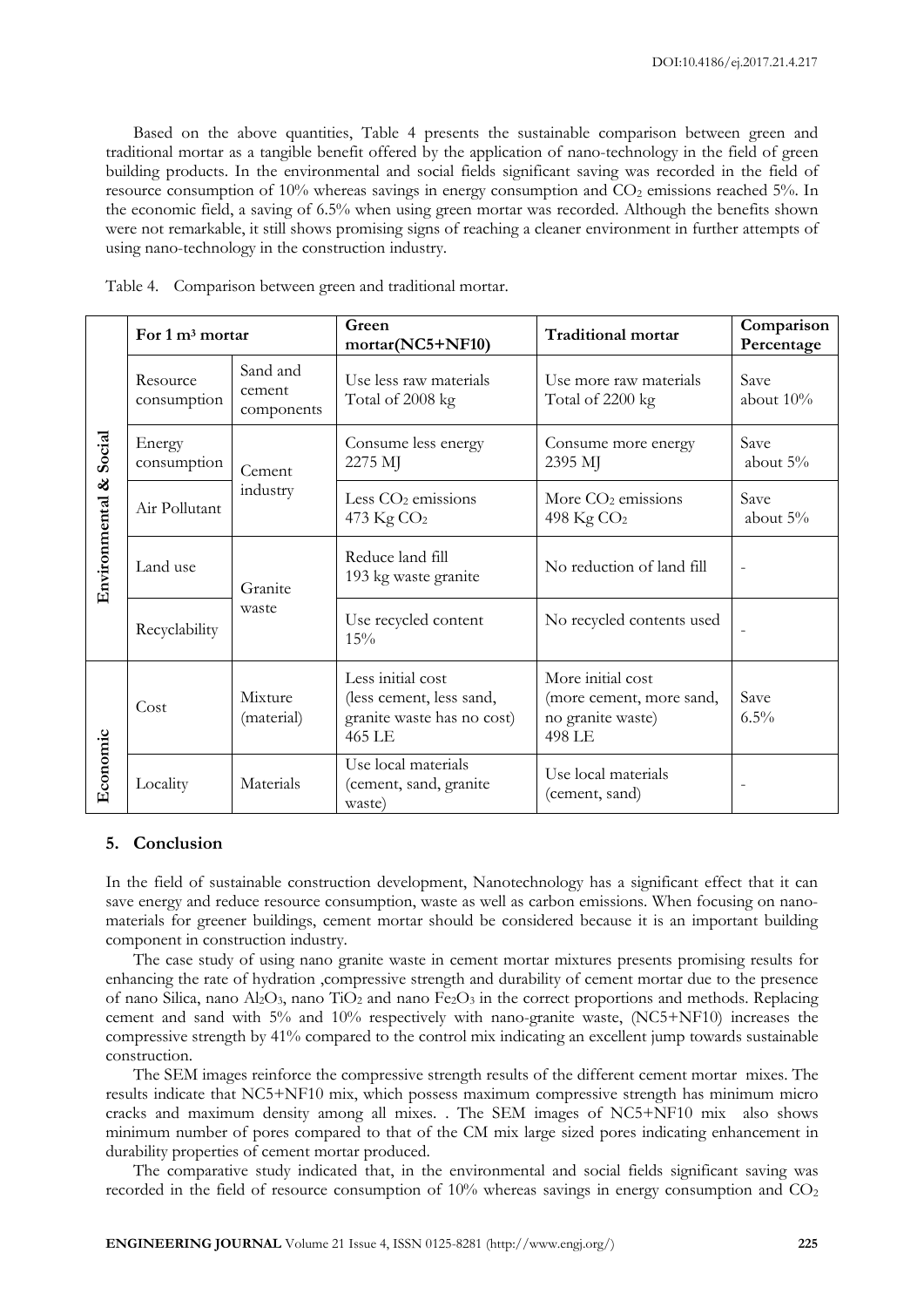emissions reached 5%. In the economic field, a saving of 6.5% when using green mortar was recorded. Although the benefits shown were not remarkable, it still shows promising signs of reaching a cleaner environment in further attempts of using nano-technology in the construction industry.

#### **References**

- [1] R. Gammampila, P. Mendis, T. Ngo, L. Aye, A. S. Jayalath, and R. A. M. Rupasinghe, "Application of nano materials in the sustainable built environment," in *International Conference on Sustainable Built Environment* (ICSBE-2010), 2010.
- [2] B. Bhuvaneshwari, S. Sasmal, and N. R. Iyer, "Nanoscience to nanotechnology for civil engineering: proof of concepts," in *Proceedings of the 4th WSEAS International Conference on Recent Researches in Geography, Geology, Energy, Environment and Biomedicine (GEMESED'11)*, 2011, pp. 230-235.
- [3] V. K. Ganesh, "Nanotechnology in civil engineering," *European Scientific Journal*, vol. 8, no. 27, 2012.
- [4] V. Vishwakarma, D. Ramachandran, N. Anbarasan, and A. M.Rabel, "Studies of rice husk ash nanoparticles on the mechanical and microstructural properties of the concrete," *Materials Today: Proceedings*, vol. 3, no. 6, pp.1999-2007, 2016.
- [5] I. Hincapié, A. Caballero-Guzman, D. Hiltbrunner, B. Nowack, "Use of engineered nano-materials in the construction industry with specific emphasis on paints and their flows in construction and demolition waste in Switzerland," *Waste Management*, vol. 30, no. 43, pp. 398-406, 2015.
- [6] F. Sanchez and K. Sobolev, "Nanotechnology in concrete—A review," *Construction and Building Materials*, vol. 24, pp. 2060-2071, 2010.
- [7] E. J. Garboczi, "Concrete nano-science and nanotechnology: Definitions and applications," in *3rd International Symposium on Nanotechnology in Construction*, Prague, Czech Republic, 2009, pp. 81-88.
- [8] K. Sobolev, I. Flores, L. M. Torres-Martinez, P. L.Valdez, E. Zarazua, and E. L. Cuellar, "Engineering of SiO<sup>2</sup> nanoparticles for optimal performance in nano cement-based materials," in *3rd International Symposium on Nanotechnology in Construction*, Prague, Czech Republic, 2009, pp. 139-148.
- [9] P. Hosseini, A. Booshehrian, M. Delkash, S. Ghavami, and M. K. Zanjani, "Use of nano-SiO<sup>2</sup> to improve microstructure and compressive strength of recycled aggregate concretes," in *Nanotechnology in Construction 3*, 2009, pp. 215-221.
- [10] J. Vera-Agullo, V. Chozas-Ligero, D. Portillo-Rico, M. J. García-Casas, A. Gutiérrez-Martínez, J. M. Mieres-Royo, and J. Grávalos-Moreno, "Mortar and concrete reinforced with nanomaterials," in *Nanotechnology in Construction 3*, 2009, pp. 383-388.
- [11] J. S. Belkowitz and D. Armentrout, "An investigation of nano silica in the cement hydration process," in *Masters Abstracts International*, 2009, vol. 48, no. 3.
- [12] G. Y. Li, .P. M. Wang, and X. Zhao, "Mechanical behavior and microstructure of cement composites incorporating surface-treated multi-walled carbon nanotubes," *Carbon*, vol. 43, no. 6, pp. 1239-1245, 2005.
- [13] M. S. Konsta-Gdoutos, Z. S. Metaxa, and S. P. Shah, "Multi-scale mechanical and fracture characteristics and early-age strain capacity of high performance carbon nanotube/cement nanocomposites," *Cement and Concrete Composites*, vol. 32, no. 2, pp. 110-115, 2010.
- [14] A. R. Jayapalan, B. Y. Lee, and K. E. Kurtis, "Effect of nano-sized titanium dioxide on early age hydration of Portland cement," in *Nanotechnology in Construction 3*, 2009, pp. 267-273.
- [15] A. Nazari, S. Riahi, S. Riahi, S. F. Shamekhi, and A. Khademno, "The effects of incorporation Fe<sub>2</sub>O<sub>3</sub> nanoparticles on tensile and flexural strength of concrete," *Journal of American Science*, vol. 6, no. 4, pp. 90-93, 2010.
- [16] A. Nazari, S. Riahi, S. Riahi, S. F. Shamekhi, and A. Khademno, "Influence of  $\text{Al}_2\text{O}_3$  nanoparticles on the compressive strength and workability of blended concrete," *Journal of American Science*, vol. 6, no. 5, pp. 6-9, 2010.
- [17] A. Nazari, S. Riahi, S. Riahi, S. F. Shamekhi, and A. Khademno,"Mechanical properties of cement mortar with Al2O<sup>3</sup> nanoparticles," *Journal of American Science*, vol. 6, no. 4, pp. 94-97, 2010.
- [18] T. Kowald and R. Trettin. "Improvement of cementitious binders by multi-walled carbon nanotubes," in *Nanotechnology in Construction 3*, 2009, pp. 261-266.
- [19] S. P. Shah, M. S. Konsta-Gdoutos, Z. S. Metaxa, and P. Mondal, "Nanoscale modification of cementitious materials," in *Nanotechnology in Construction 3*, 2009, pp. 125-130.